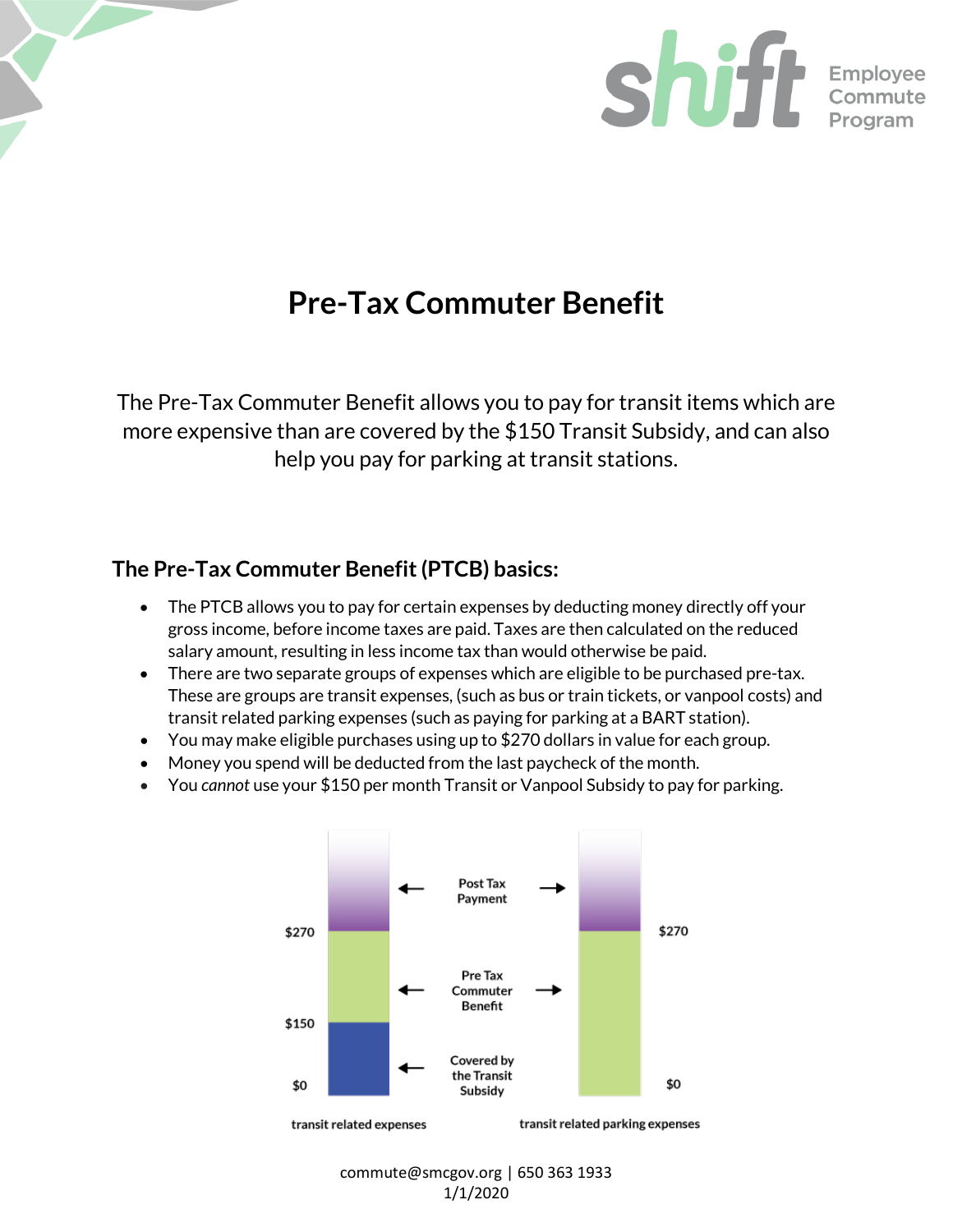# **The Transit Subsidy and your PTCB:**

Purchases made on Transit Related Expenses through EdenRed which are over the \$150 Transit Subsidy, are automatically deducted from your paycheck pre-tax. Expenses over \$270 are deducted from your paycheck post-tax.

# **The Go Pass and your PTCB:**

While the Go Pass is provided for free to you, it's approximately \$30/month cost counts towards your \$270 Transit Related Expenses total. Therefore if you are receiving a Go Pass, the amount of PTCB dollars you can spend on Transit Expenses before starting to pay for items post-tax is actually about \$240/month.

## **How to use your PTCB to pay for your parking:**

## **STEP 1: Create an Edenred account.**

- 1. Open your browser and navigate t[o login.commuterbenefits.com.](https://login.commuterbenefits.com/)
- 2. 'Employee' will be pre-selected, click NEXT.
- 3. Click on "New User Sign Up".
- 4. Enter the Company ID: SMCGOV.
- 5. Enter your First Name, Last Name and Home Zip Code as they appear in your Workday profile. If you have a hyphen or apostrophe in your name, replace the hyphen or apostrophe with a space when you are registering. If you would like it to be added, please contac[t commute@smcgov.org](mailto:commute@smcgov.org) and they will update your account.
- 6. Your username will be your County email address. Create a password and click NEXT.
- 7. You are now registered and logged in.

## **Step 2: Transit-Related Parking Orders**

- 1. Log into your account at <u>login.commuterbenefits.com.</u>
- 2. Select "Place an Order" from the toolbar on the left.
- 3. Select "Parking" from the row of icons.
- 4. Follow the steps below for whichever of the parking payment methods is relevant to you.
- 5. For all methods, please review your order summary and read the Terms of Service. When you agree to the terms of service, you are agreeing that the County can deduct money from your paycheck to cover the "pre-tax contribution" line item listed in the Order Summary.

### **If you park at CalTrain.**

1. To purchase a monthly CalTrain Parking Permit you must either have a GoPass, or purchase a Monthly Zone Pass from CalTrain.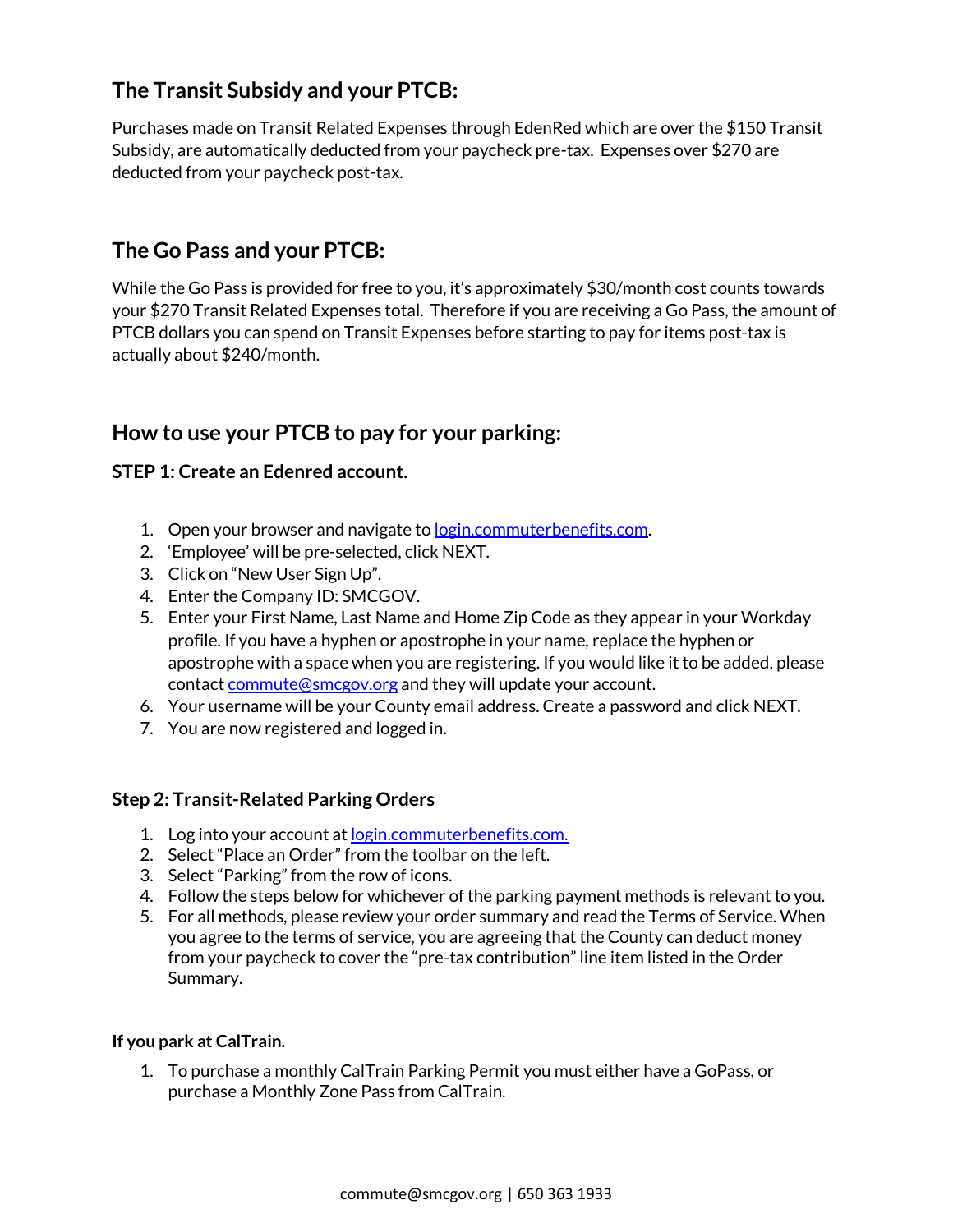- 2. Select "I Park at Caltrain."
- 3. Select "Monthly Parking Permit."
- 4. The "Monthly Parking Expense" is the current cost of a Monthly Permit: \$82.50.
- 5. If you have a GoPass your Parking account number is your Clipper Card number.
- 6. If you have a Monthly CalTrain Zone Pass your account number can be found on your invoice.
- 7. Proceed to check out your parking pass will be mailed to your home each month.

## **If you park at BART (EZ Rider program)**

- 1. The EZ Rider program lets you use your clipper card to pay for parking at BART. Please note that even though you are using your clipper card, the money is not coming from your \$150 transit subsidy money; you are paying using your Pre-Tax benefit. It can however make the process of purchasing passes easier. For more information and help calculating your expenses, please visi[t https://ezrider.bart.gov/ezrider/intro.jsp.](https://ezrider.bart.gov/ezrider/intro.jsp)
- 2. Select "I pay with a debit/credit card"
- 3. Calculate your Monthly parking expenses and continue to checkout. Do not forget your activation code!
- 4. A credit card will be mailed to the address you provide.
- **5.** Once you have the card, activate it using your code, then go to the EZ Rider website above and set up your account.

### **If you park with a different provider**

- 1. Contact the provider (management company) of the parking facility you will be using and ask about their parking payment options. If required, set up an account with them. In some cases the provider may give you a hang tag/decal and ask you to pay them directly for the first month.
- 2. Select the "I have an account with a provider" option
- 3. Monthly Direct Pay will pay your provider automatically.
	- Search for your provider. The website will automatically show you a list of all providers and their parking facilities within your zipcode and nearby zipcodes. Select the one you will park at. Your parking account number is set up directly with your provider.
	- If you do not see your parking facility, select "Add Your Provider" and fill out the account information as required.
- 4. If your provider prefers a credit card to direct pay, please see the "if you pay with a debit or credit card section."
- 5. If you pay cash to your provider, please see the "if you pay cash or park at a meter section."

### **If you pay with a debit or credit card**

- 1. Select "I pay with a debit/credit card"
- 2. Calculate your Monthly parking expenses and continue to checkout. Do not forget your activation code!
- 3. A credit card will be mailed to the address you provide.
- 4. Once you have the card, activate it using your code. You can now use your card to pay for parking expenses. Please use your card as if it were a credit card.

### **If you pay cash or park at a meter.**

1. Select either the "Pay Cash" or "Park at a Meter" options.